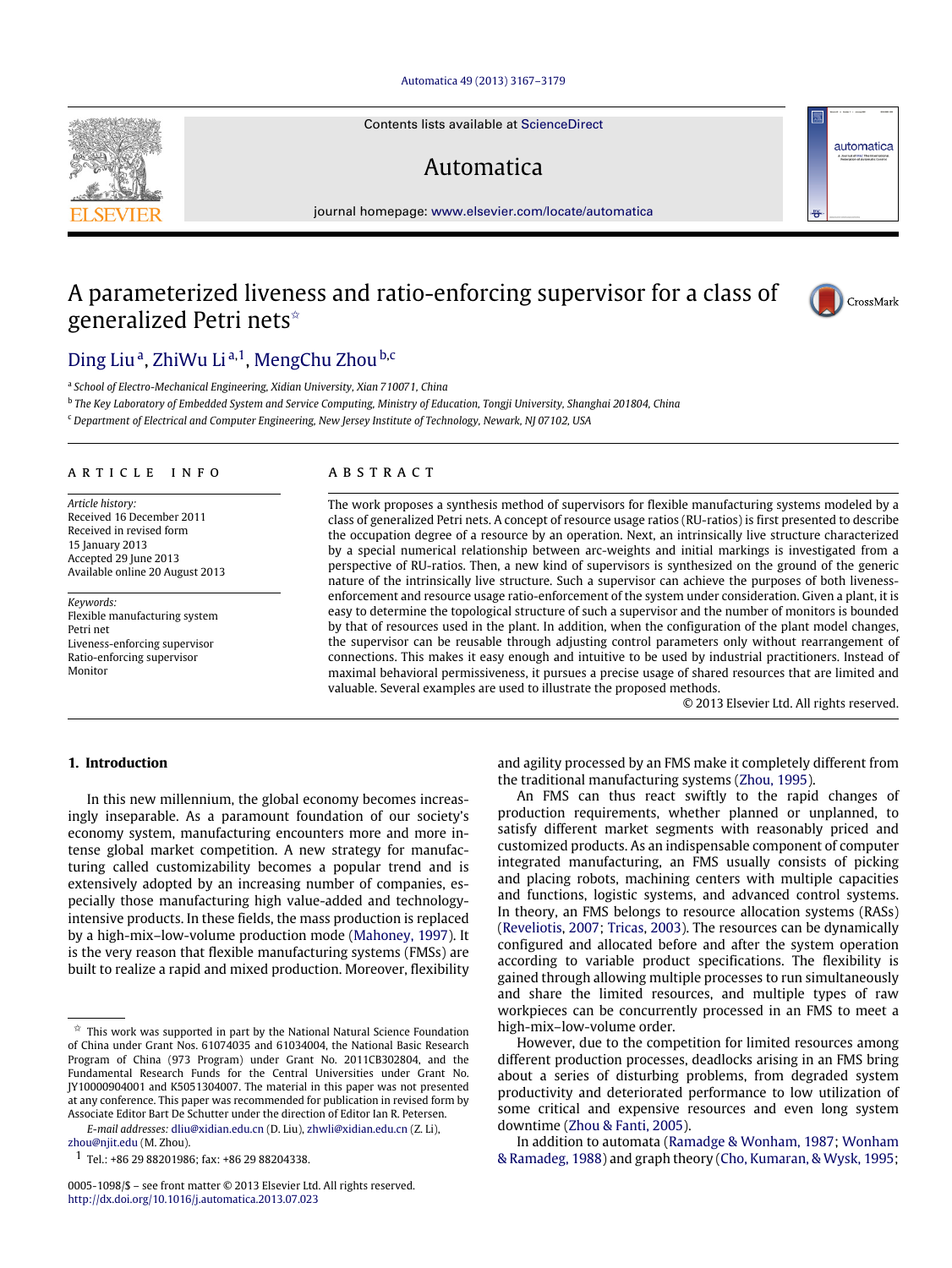[Fanti,](#page--1-11) [Maione,](#page--1-11) [&](#page--1-11) [Turchiano,](#page--1-11) [2000;](#page--1-11) [Fanti](#page--1-12) [&](#page--1-12) [Zhou,](#page--1-12) [2004\)](#page--1-12), Petri nets [\(Girault](#page--1-13) [&](#page--1-13) [Valk,](#page--1-13) [2003;](#page--1-13) [Petri](#page--1-14) [&](#page--1-14) [Reisig,](#page--1-14) [2008;](#page--1-14) [Wu](#page--1-15) [&](#page--1-15) [Zhou,](#page--1-15) [2010;](#page--1-15) [Zhou](#page--1-16) [&](#page--1-16) [DiCesare,](#page--1-16) [1993;](#page--1-16) [Zhou](#page--1-17) [&](#page--1-17) [Venkatesh,](#page--1-17) [1998\)](#page--1-17) are an effective formalism and used extensively for modeling and analyzing deadlock problems in FMSs. The relationship between shared resources and deadlocks is fully investigated and reported by many researchers [\(Ezpeleta,](#page--1-18) [García-Vallés,](#page--1-18) [&](#page--1-18) [Colom,](#page--1-18) [1998\)](#page--1-18). The essential reason of deadlocks in an FMS is identified as improper allocation of limited resources, which leads to the occurrence of circular waits. Liveness in Petri nets, which implies deadlock-freedom but not vice versa, is a significant behavioral property in the research realm of FMSs. Under the tremendous influence of supervisory control theory (SCT) [\(Ramadge](#page--1-8) [&](#page--1-8) [Wonham,](#page--1-8) [1987\)](#page--1-8), a variety of supervisors are designed to impose control on the plant Petri net model of an FMS to achieve a liveness-enforcing system. Both reachability graphs [\(Badouel](#page--1-19) [&](#page--1-19) [Darondeau,](#page--1-19) [1998;](#page--1-19) [Chen](#page--1-20) [&](#page--1-20) [Li,](#page--1-20) [2011;](#page--1-20) [Chen,](#page--1-21) [Li,](#page--1-21) [Khalgui,](#page--1-21) [&](#page--1-21) [Mosbahi,](#page--1-21) [2011\)](#page--1-21) and structural analysis [\(Barkaoui,](#page--1-22) [Chaoui,](#page--1-22) [&](#page--1-22) [Zouari,](#page--1-22) [1997;](#page--1-22) [Barkaoui,](#page--1-23) [Couvreur,](#page--1-23) [&](#page--1-23) [Klai,](#page--1-23) [2005;](#page--1-23) [Barkaoui](#page--1-24) [&](#page--1-24) [Pradat-Peyre,](#page--1-24) [1996;](#page--1-24) [Cho](#page--1-10) [et al.,](#page--1-10) [1995;](#page--1-10) [Ezpeleta,](#page--1-25) [Colom,](#page--1-25) [&](#page--1-25) [Martínez,](#page--1-25) [1995;](#page--1-25) [Hu,](#page--1-26) [Zhou,](#page--1-26) [Li](#page--1-26) [&](#page--1-26) [Tang,](#page--1-26) [2013\)](#page--1-26) are the most frequently employed methodologies to synthesize supervisors for plant models.

The theory of region [\(Ghaffari,](#page--1-27) [Rezg,](#page--1-27) [&](#page--1-27) [Xie,](#page--1-27) [2003;](#page--1-27) [Li,](#page--1-28) [Zhou,](#page--1-28) [&](#page--1-28) [Jeng,](#page--1-28) [2008;](#page--1-28) [Uzam,](#page--1-29) [2002;](#page--1-29) [Uzam](#page--1-30) [&](#page--1-30) [Zhou,](#page--1-30) [2007\)](#page--1-30) based on a reachability graph is a reliable, effective, and accurate method to analyze and verify a plant model. Every single state can be probed by inspecting a complete state space to yield a well-designed supervisor ensuring liveness and even maximal behavioral permissiveness. However, the cost to achieve the above goal is computationally prohibitive. The enumeration of all states is computationally expensive or infeasible in practice when dealing with a sizable plant model. The number of states of a Petri net model grows exponentially with respect to its size and initial marking. Therefore, structural theory [\(Lewis,](#page--1-31) [Gürel,](#page--1-31) [Bogdan,](#page--1-31) Doğanalp, [&](#page--1-32) [Pastravanu,](#page--1-31) [1998;](#page--1-31) [Li](#page--1-32) & [Zhou,](#page--1-32) [2009;](#page--1-32) [Liu,](#page--1-33) [Li,](#page--1-33) [&](#page--1-33) [Zhou,](#page--1-33) [2010,](#page--1-33) [2012,](#page--1-34) [2013;](#page--1-35) [Liu,](#page--1-36) [Li,](#page--1-36) [Zhou](#page--1-36) [&](#page--1-36) [Xiong,](#page--1-36) [2013;](#page--1-36) [Ohta](#page--1-37) [&](#page--1-37) [Tsuji,](#page--1-37) [2003;](#page--1-37) [Xing,](#page--1-38) [Zhou,](#page--1-38) [Wang,](#page--1-38) [Liu,](#page--1-38) [&](#page--1-38) [Tian,](#page--1-38) [2011;](#page--1-38) [Zhong](#page--1-39) [&](#page--1-39) [Li,](#page--1-39) [2010b\)](#page--1-39) is widely used to circumvent the state explosion problem. In order to thoroughly investigate and fully utilize the structure information of a Petri net model, a special structural object, called siphons, is frequently and extensively used to reveal the relationship between resource allocation and liveness. Siphon-based characterization of both deadlocks and liveness becomes a mainstream trend of methodologies that deal with the deadlock control and liveness-enforcement issues.

A system of simple sequential processes with resources  $(S^3PR)$ [\(Ezpeleta](#page--1-25) [et al.,](#page--1-25) [1995,](#page--1-25) [1998\)](#page--1-25) is a class of ordinary Petri nets<sup>[2](#page-1-0)</sup> widely used to model and analyze the deadlock and liveness problems in FMSs. Generalized extensions to  $S^3PR$ , such as a system of simple sequential processes with general resource requirements (S $^3$ PGR $^2$ ) [\(Chao,](#page--1-40) [2007;](#page--1-40) [Park](#page--1-41) [&](#page--1-41) [Reveliotis,](#page--1-41) [2001\)](#page--1-41), a weighted system of sim[p](#page--1-42)le sequential processes with several resources ( $WS<sup>3</sup>PSR$ ) [\(Tri](#page--1-42)[cas](#page--1-42) [&](#page--1-42) [Martínez,](#page--1-42) [1995\)](#page--1-42), a system of simple sequential processes with weighted resources allocation ( $WS<sup>3</sup>PR$ ) [\(Liu](#page--1-33) [et al.,](#page--1-33) [2010;](#page--1-33) [Zhong](#page--1-43) [&](#page--1-43) [Li,](#page--1-43) [2010a\)](#page--1-43), a system of sequential systems with shared resources (S<sup>4</sup>R) [\(Tricas,](#page--1-44) [García-Vallés,](#page--1-44) [Colom,](#page--1-44) [&](#page--1-44) [Ezpeleta,](#page--1-44) [2000\)](#page--1-44), and G-systems [\(Barkaoui](#page--1-22) [et al.,](#page--1-22) [1997;](#page--1-22) [Barkaoui](#page--1-45) [&](#page--1-45) [Petrucci,](#page--1-45) [1998;](#page--1-45) [Barkaoui](#page--1-24) [&](#page--1-24) [Pradat-Peyre,](#page--1-24) [1996;](#page--1-24) [Li](#page--1-46) [&](#page--1-46) [Zhao,](#page--1-46) [2008\)](#page--1-46), are subsequently proposed in the literature. They all focus on the deadlock control and liveness-enforcement of generalized Petri nets. Note that generalized and ordinary Petri nets have the same modeling power, but the former can provide a more compact expression. Different from the latter, variable arc-weights are an important structural information and should be focused with more attention. The numerical relationship among weights has been examined to analyze robustness of non-ordinary Petri nets for flexible assembly processes [\(Hsieh,](#page--1-47) [2010,](#page--1-47) [2011\)](#page--1-47), implement a proportion of different productions [\(Hu,](#page--1-48) [Zhou,](#page--1-48) [&](#page--1-48) [Li,](#page--1-48) [2009,](#page--1-48) [2010,](#page--1-49) [2011\)](#page--1-50), study ratio-driven [F](#page--1-53)MS [\(Koh](#page--1-51) [&](#page--1-51) [DiCesare,](#page--1-51) [1991;](#page--1-51) [Lee](#page--1-52) [&](#page--1-52) [Korbaa,](#page--1-52) [2004;](#page--1-52) [Ohl,](#page--1-53) [Camus,](#page--1-53) [Caste](#page--1-53)[lain,](#page--1-53) [&](#page--1-53) [Gentina,](#page--1-53) [1995\)](#page--1-53), and deal with liveness problems [\(Marchetti](#page--1-54) [&](#page--1-54) [Munier-Kordon,](#page--1-54) [2009\)](#page--1-54). However, the structural information behind weights and its influence over behavioral properties need to be further investigated.

In our previous work [\(Liu](#page--1-33) [et al.,](#page--1-33) [2010,](#page--1-33) [2012,](#page--1-33) [2013\)](#page--1-33), the structure of WS<sup>3</sup>PR is explored. A new structural object, called weighted simple directed circuits (WSDCs), is defined to describe the structure of augmented simple circular waits among resources, instead of the traditional siphons. A siphon is defined as a set of places and does not carry the weight information of arcs. The previous work focuses on the competition relationship between an upstream activity place and a downstream one of a competition path contained by a WSDC. A restriction is proposed to identify this kind of intrinsically live structures and develop a WSDC-based method that enforces liveness by reconfiguring the initial marking of a plant model. Without external monitors, the liveness-enforcement of a  $WS<sup>3</sup>PR$  is achieved through taking the full advantage of an intrinsically live structure in [Liu](#page--1-33) [et al.](#page--1-33) [\(2010](#page--1-33)[,](#page--1-34) [2012\).](#page--1-34) However, the existence of this kind of global special structures limits the application scope of the WSDC-based method. Therefore, we combine it with elementary siphons [\(Li](#page--1-46) [&](#page--1-46) [Zhao,](#page--1-46) [2008;](#page--1-46) [Li](#page--1-32) [&](#page--1-32) [Zhou,](#page--1-32) [2009\)](#page--1-32) to generate a hybrid liveness-enforcing policy [\(Liu](#page--1-35) [et al.,](#page--1-35) [2013\)](#page--1-35) that can simplify the supervisor for a system, improve the permissiveness, and finally, reduce the control implementation cost. In addition, the min-marked and minimally controlled siphons are also analyzed with the assistance of WSDCs in [Liu](#page--1-35) [et al.](#page--1-35) [\(2013\)](#page--1-35).

Since the seminal work by [Ezpeleta](#page--1-25) [et al.](#page--1-25) [\(1995\)](#page--1-25), a variety of deadlock prevention and liveness-enforcing methods are implemented by adding monitors to an original plant model, most of which are designed aiming at siphon control. In this work, a new kind of monitors is proposed to control resource places directly. A so-called control path containing such a monitor is imposed on a plant model and actually replaces a competition path containing a resource place to be controlled. This results in a new WSDC containing the control path that is designed to satisfy a proposed restriction. The behavior of the original WSDC that contains the competition path is manipulated by the new one. In order to design such a monitor, a concept of resource usage ratios (RU-ratios) is first proposed to describe the occupation degree of a resource by an operation. The competition for a resource between two operations is expressed by a relationship between their RU-ratios. Next, the generic nature of an intrinsically live structure is analyzed from a viewpoint of the RU-ratio. Then, the ratio information and a numerical restriction are combined to synthesize a liveness and ratioenforcing supervisor.

The new supervisor proposed in the paper achieves liveness and ratio-enforcement at the same time. In particular, the livenessenforcement is implemented by imposing a proper resource usage ratio-enforcement on a plant model. It is an attempt to pursue a precise usage of resources instead of maximal behavioral permissiveness. The number of monitors in such a supervisor is bounded by that of resources used in the plant model. Hence, the control cost can be estimated without difficulty. In addition, the topology of the supervisor can be easily determined when a plant model is given and is simple enough to be understood and adopted by industrial practitioners. When the initial configuration and weights of the plant model are changed, the proposed supervisor can adapt quickly by adjusting control parameters only. The connection of monitors remains unchanged. It is just the work style of today's programmable logic controllers, i.e., the re-hard-wired job can be avoided. This greatly saves control cost.

<span id="page-1-0"></span><sup>2</sup> Compared with generalized Petri nets, all arc weights are equal to one in ordinary Petri nets.